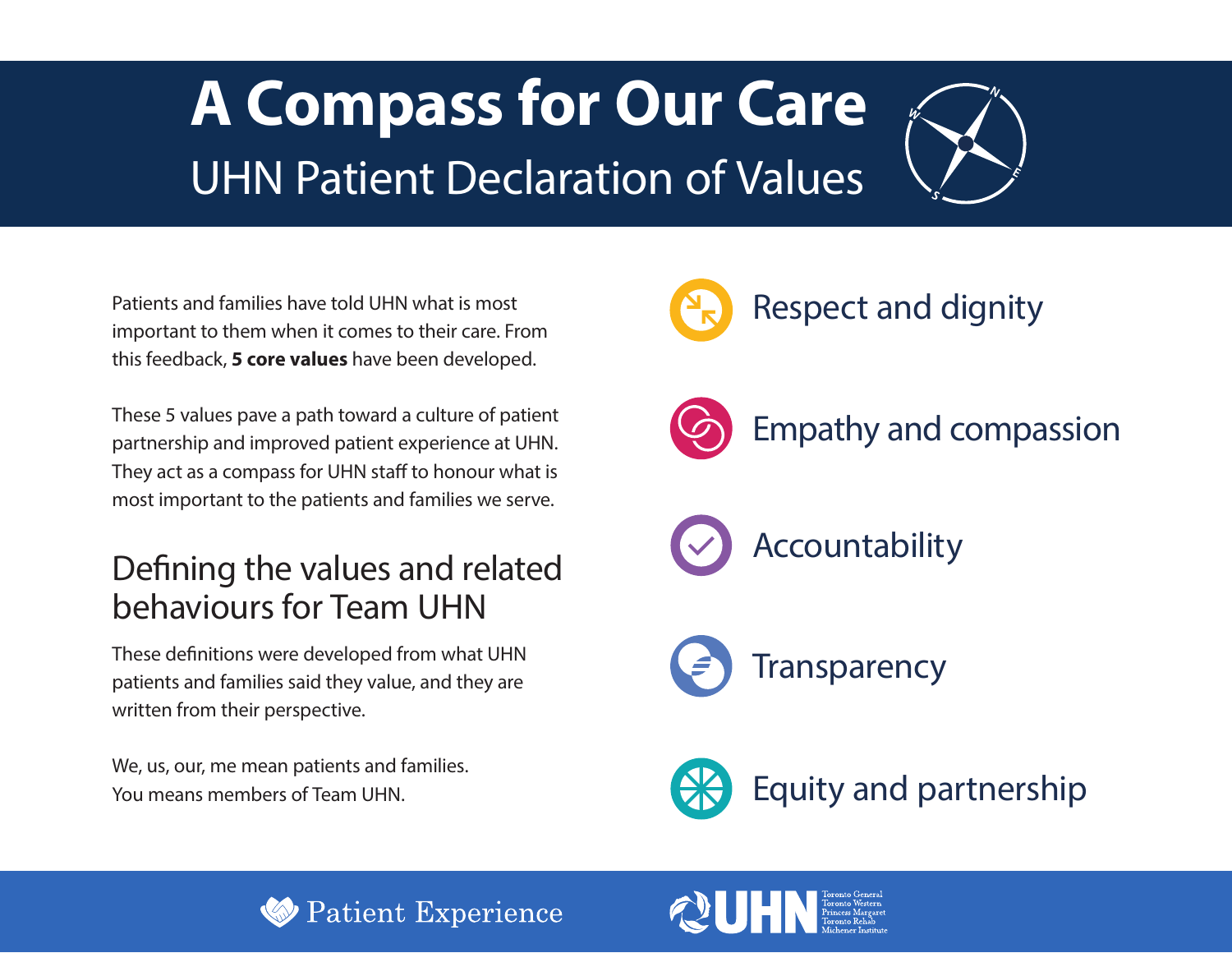

# Respect and dignity

We trust that you recognize and acknowledge our lived experience, individual identities, values, preferences and beliefs.

We trust that we are asked what is important to us.

We trust that we are valued as partners in our care team.





### **Show me respect and dignity by…**

#### **Telling me who you are**

- Introduce yourself when you come into a room
- Tell me your name and role, even if we have met before
- Explain to me what you're here to do and why

#### **Asking me about my preferences**

- Ask me what name I prefer to be called, or how I prefer to be addressed (by frst name vs by Mrs., Ms., Dr.; my pronouns)
- Ask me what is important to me, and how I want to be involved in my care
- Ask me who else I want to be included in my care team, such as my family or friends

#### **Partnering with me**

- Keep me up to date about my care and what to expect next
- Respect and support my right to make informed choices about my care
- Honour my right to privacy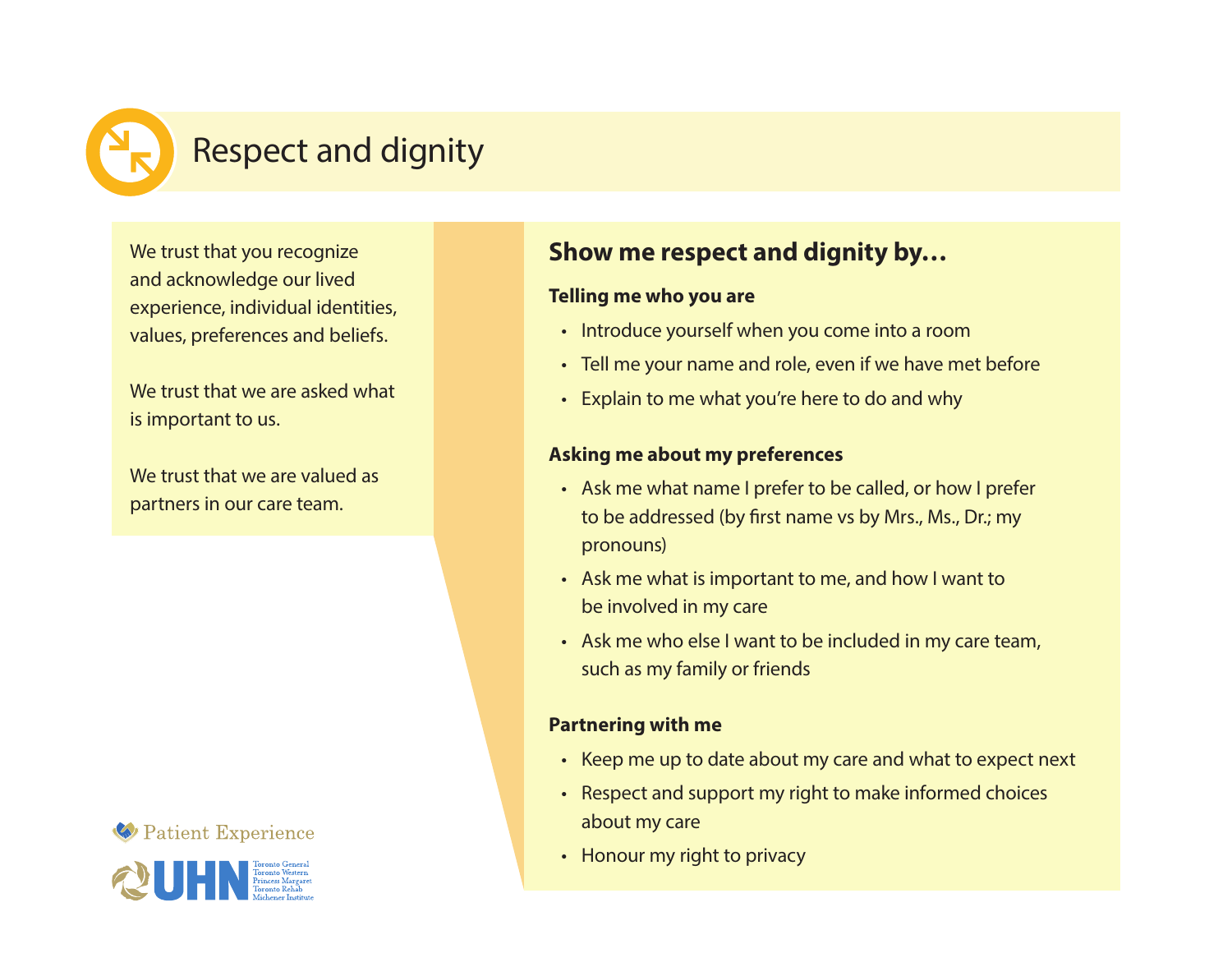

# Empathy and compassion

We trust that you care about us and treat each of us as a whole person, without biases and assumptions.

We trust that together, we can build a relationship based on kindness, understanding and mutual respect.





### **Show me empathy and compassion by…**

#### **Building a relationship with me**

- Ask me questions that go beyond my condition or treatment plan
- Notice my emotions and offer me support
- Find out what is important to me
- Try to take your time with me and be fully present, even if you are in a rush

#### **Treating all of me**

- Find out who is in my circle of support
- Offer options for my care that take my needs and preferences into account

#### **Showing me kindness**

- Smile, say hello, and be friendly to me
- Really listen and do your best to respond to my concerns
- Ask me "What else can I do for you today?"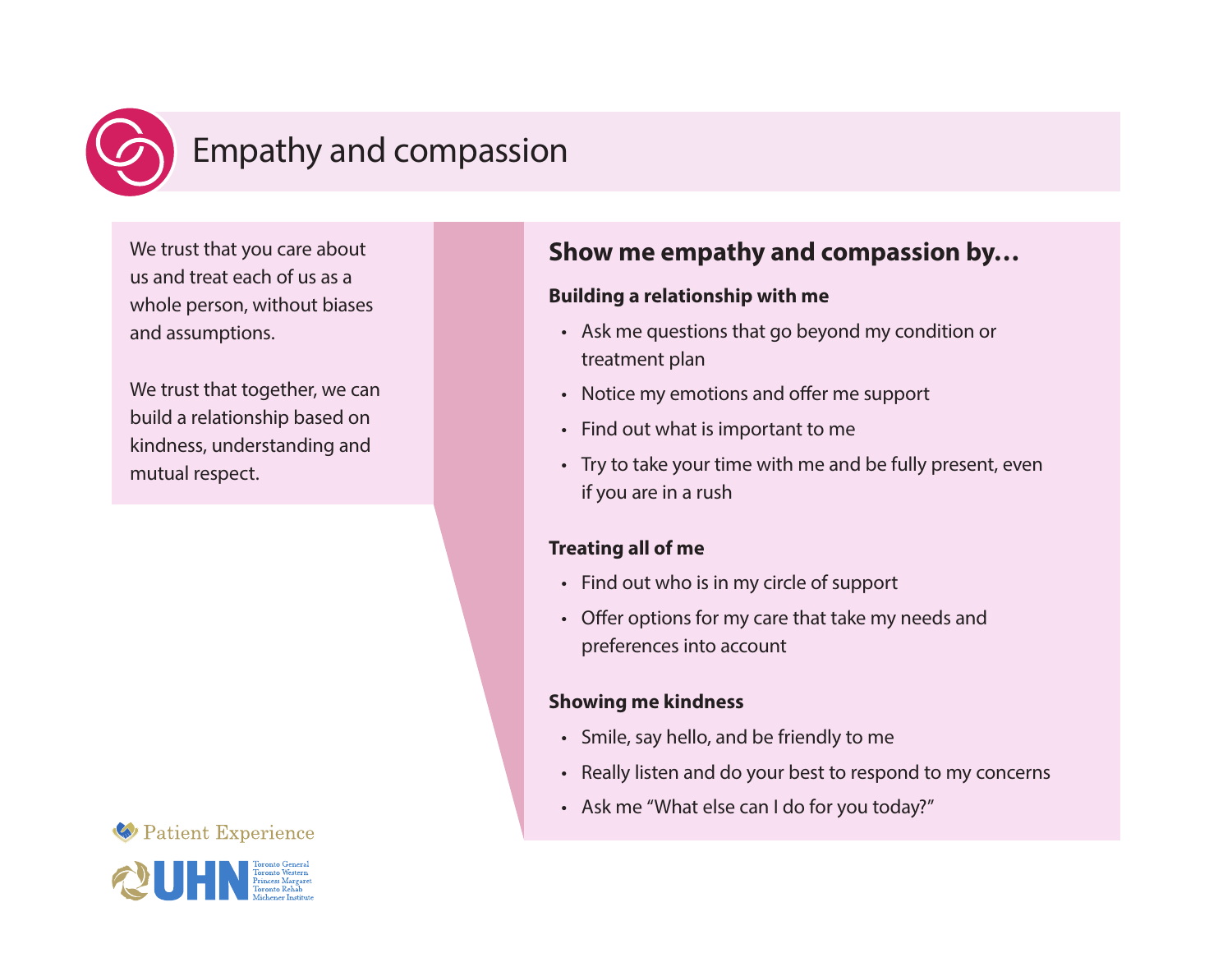

We trust that we receive safe, high quality care that is coordinated by all members of our care team at every step of our journey here at UHN and beyond.

We trust that you are open and honest when mistakes happen and let me know the plan to make sure it doesn't happen again.

We trust that our voices are heard. and our questions or concerns are welcomed and addressed.

#### Patient Experience



### **Show me you are accountable by…**

#### **Providing high quality care**

- Use your skills, knowledge and the most up-to-date practices to give me the best care possible
- Tell me when things go wrong, and include me in the process of fnding out what happened with honesty and compassion

#### **Coordinating my care**

- Share important information with me and my entire care team to be sure nothing is missed or delayed
- Help me to prepare for my transitions to other care spaces, providers or to home

#### **Listening and responding**

- Hear my concerns and work with me to address them
- Keep your word to me; if you have told me you will follow up on something, please do so
- Answer my questions using language I can understand
- Get back to me about my questions as soon as you can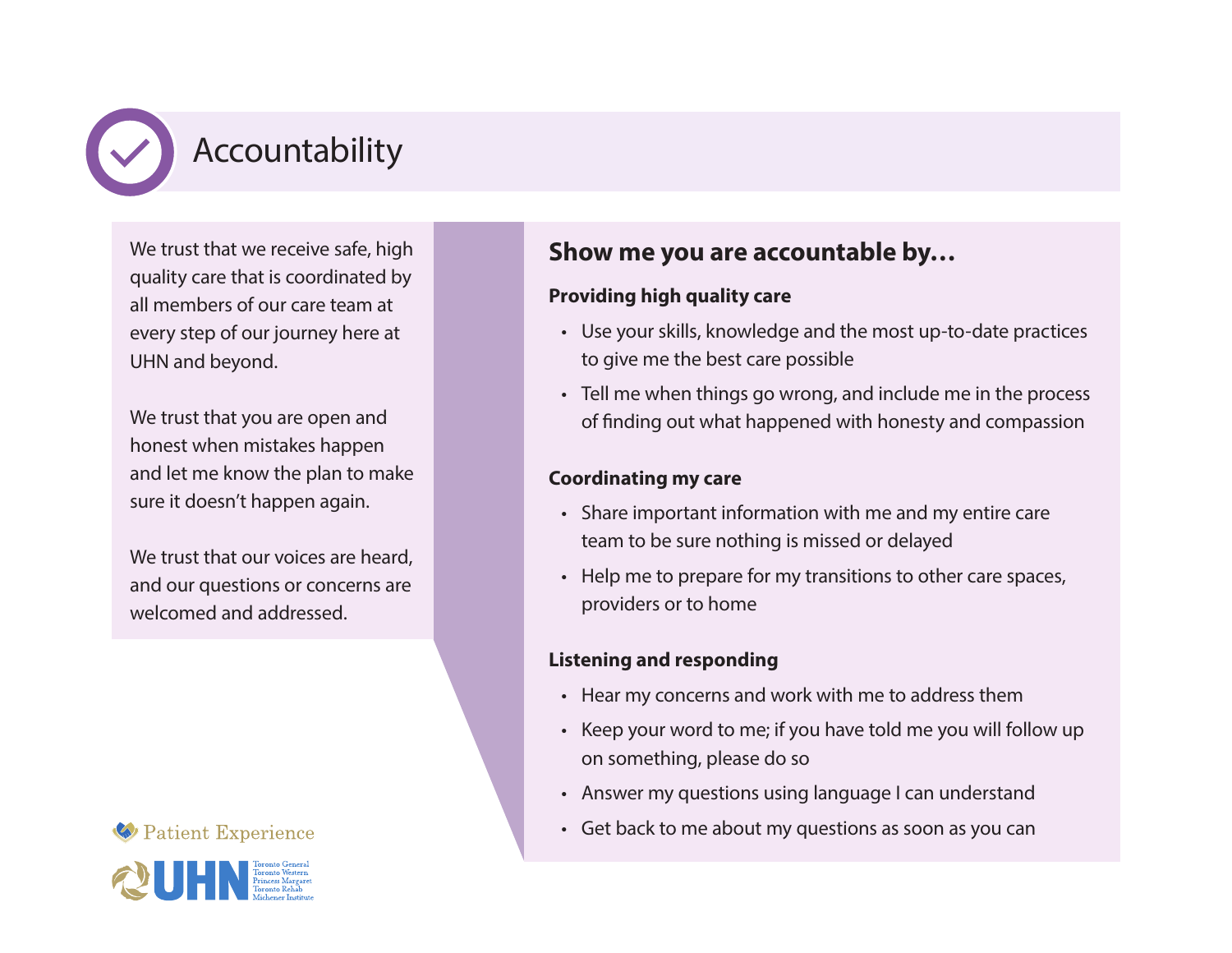

We trust that our health information is complete, accurate and be kept confdential and that we, and those we want to share with, will have access.

We trust that you will keep us informed about our care by providing clear and up-to-date information.

We trust that there is an easy, fair, supportive and respectful way for us to share our concerns.

#### Patient Experience



### **Show me that you value transparency by…**

#### **Communicating clearly, in a way I can understand**

- Ask me "what questions or concerns do you have?"
- Use words that I can understand rather than medical jargon; be sure an interpreter is scheduled if I need one
- Use images, diagrams and printed materials to explain my health or treatment to me
- If you do not know the answer, it is okay to say so
- Be honest with me, and give me all the information you have available

#### **Sharing resources and services I may need**

• Tell me about hospital supports and services that can support my care, such as Patient Relations, the Patient and Family Libraries, Interpretation Services, Bioethics, Spiritual Care, myUHN Patient Portal, Patient Partnerships and research opportunities

#### **Keeping me aware**

- Tell me what to expect next and how I can best prepare
- Check with me to ensure I understand by asking open-ended questions or using Teach-Back
- Confrm with me that my needs have been met

#### **Giving me access to my health records**

- Ask me if I have signed up for the myUHN Patient Portal, and help me to register if I have not yet and am interested in doing so
- Tell me who else will have access to my health records and why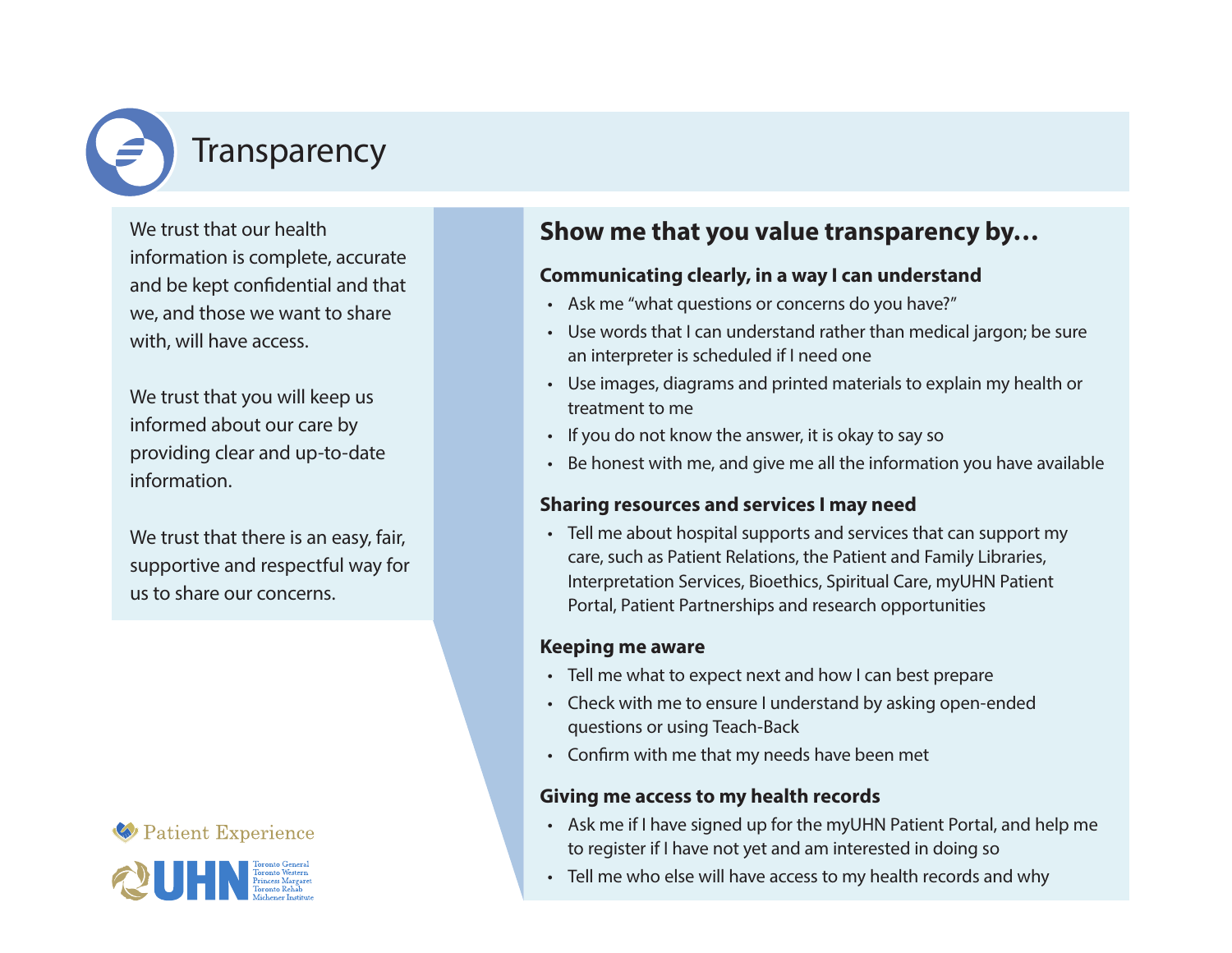

# Equity and partnership

We trust that we receive equitable and fair access to health care services, taking our individual identities into account.

We trust that you create and maintain safe spaces to support our cultural healing practices and traditions.

We trust that you support our diverse identities including age, ancestry, Indigenous culture, abilities, gender expression, gender identity, race, religion, sexual orientation and socioeconomic situation.

We trust that we are considered partners in our care, and included in hospital program design, policy development and governance decisions.





### **Show me that you value equity and partnership by…**

#### **Avoiding assumptions**

- Ask me how I want to take part in my care
- experience and care • Ask me if I have any special needs that might improve my
- Do not quess what I want or need

#### **Making me feel welcome and safe**

- Use my name, smile, say hello
- Try to be at the same eye level as me
- Try to take your time with me and be fully present, even if you are in a rush

#### **Partnering with me in my care**

- Offer me chances to have a say in my care  $-$  to set goals, make decisions, plan my treatments and transitions
- Make sure I know how and when to contact my care team
- Share opportunities for me to take part in decision making or planning at the local and organizational level